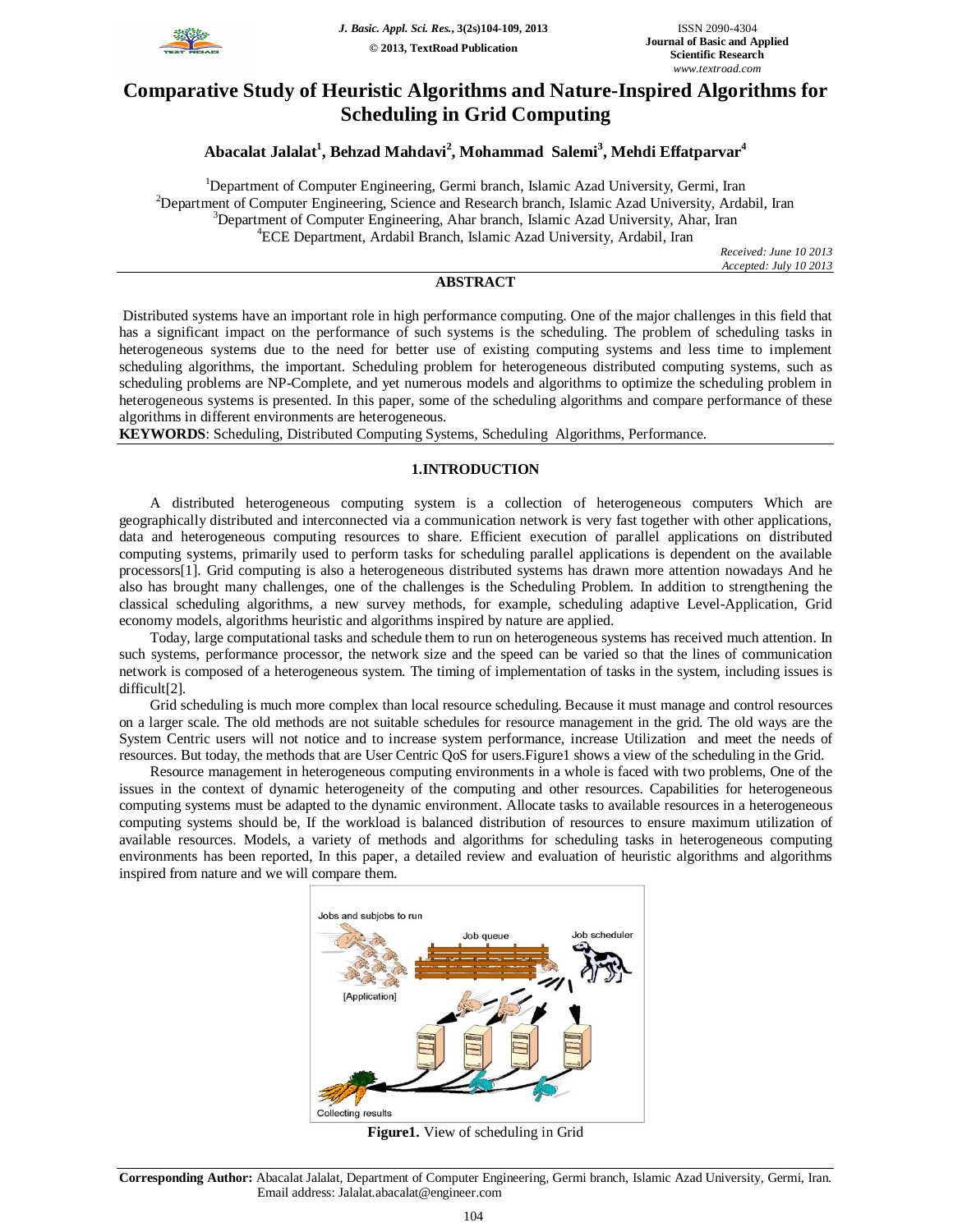In Section 2 we a short overview of the classification of scheduling algorithms. In Section 3, heuristic algorithms and algorithms inspired by nature have to be studied. and we will compare them in Section 4. The end conclusion of scheduling algorithms in Grid computing explains.

#### **2. Classification of Scheduling Algorithms**

High-level scheduling algorithms are classified into two categories: global and local. Local scheduling techniques on how to allocate decision-making processes to a processor can be implemented. Global scheduling techniques used in information systems allocate processes to multiple processors to optimize overall system performance occurs.

Scheduling the next level in the hierarchy is the choice between static and dynamic scheduling. The static algorithm requires information about all available resources in a heterogeneous computing environment scheduling is available at the moment (at compile time). One of the major advantages of this method is the simplicity of programming scheduling perspective. The main idea of the dynamic scheduling, allocation is requested at the time of application. This method is used when the estimated cost of the program or requests entered into the system as a dynamic problem. Scheduling requests dynamically, consists of two main parts: an estimate of the system state (in addition to the cost estimate static) decision. State estimation system consists of data collection across a heterogeneous computing system and the estimating is. According to the estimates, the assignment of a request to do is select the source[1]. In dynamic scheduling addition to scheduling, quality scheduling is also important.

scheduling algorithms in terms of the other two categories are classified into real-time or online and batch. Upon arrival in real-time working, job allocation to available processors is performed by a scheduler. In case the batch mode, operation allocation of work within specific time scheduling event is called, is done.

Another category of scheduling algorithms can be divided into two categories, scheduling optimal and suboptimal. The optimal scheduling, allocation optimized can be according to some criterion functions such as makespan and maximum use of resources. But given the complexity of heterogeneous computing environments must prove algorithm optimality. Heuristic algorithms, among the suboptimal scheduling requirements. In other categories, the algorithms are distributed against centralized algorithms. Finally, the last category of cooperative and non-cooperative scheduling algorithms. Given that, the grid type of special is a system, the scheduling algorithms in grid on a subset of this category (Figure2) are [3].



**Figure2.**Classification of scheduling algorithms in Grid

#### **3 . Heuristic Algorithms and Inspired by Nature Algorithms**

#### **3-1. GA**

Genetic Algorithm is an evolutionary technique for large space search. The general procedure of GA search is as following:

#### **1) Population generation**

A population is a set of chromosomes. Each chromosome represents a possible solution, which is a mapping sequence between tasks and machines. [4] Randomly generate 200 chromosomes.

#### **2)Chromosome evaluation**

Each chromosome is associated with a fitness value, which is the total completion time of the task-machine mapping this chromosome represents. The goal of GA search is to find the chromosome with optimal fitness value.

## **3)Crossover and mutate**

Crossover and mutate the chromosomes selected based on selection rules. The selection rules are analogous to evolutionary selection rules. But in many papers chromosomes are randomly selected.

Crossover is the process of swapping certain subsequences in the selected chromosomes. Mutate is the process of replacing certain subsequences with some task-mapping choices new to the current population. Both crossover and mutation are done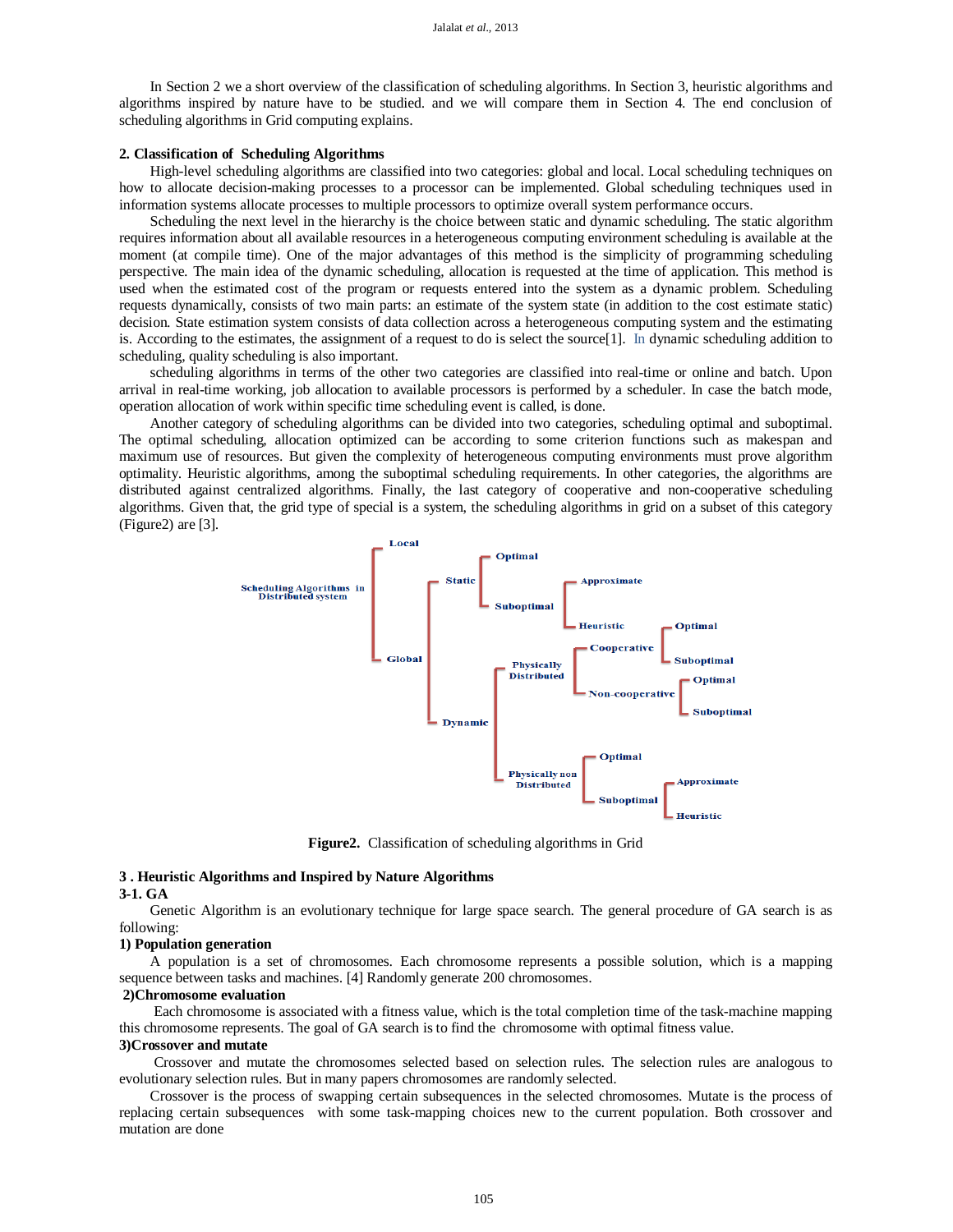randomly [4]. After crossover and mutation, a new population is generated. Then it will be evaluated, and the process starts over until some *stopping criteria* are met.

The stopping criteria can be, for example, 1) no improvement in recent evaluations; 2) all chromosomes converge to the same mapping; 3) cost bound is met.

#### **3-2. Heuristic Min-Mean Job Scheduling**

Online mode and batch mode are the two classifications of heuristic scheduling algorithms [5][6]. In online mode, the jobs are scheduled to the resources as soon as it arrives. In batch mode, the jobs are independent, there is no order of execution and jobs are scheduled as a batch every time. Here in this paper, batch mode scheduling is followed. Achieving the minimum makespan is the goal.

To evaluate the mapping heuristic, the expected time to complete [ETC] model is employed. Before execution, the expected execution time of the tasks on the machine should be known, and this is contained in the ETC matrix. Consider for the task ti and the arbitrary machine mj ETC[ti,m j]. This represents the expectedtime of the task i on the machine j. In this matrix, the row represents the expected execution time of a task on different machine and column represents the expected execution time of different tasks on the same machine[7][8][9].

Based on 3 characteristics, the benchmark of instances for distributed heterogeneous computing system is generated.

(1) Machine heterogeneity (low/high)

(2) Task heterogeneity (low/high)

(3) Consistency (Consistent/Inconsistent/Partially Consistent)

Combining these 3 bench marks, 12 combinations of ETC matrices are used to evaluate the heuristic minmean scheduling algorithm.

There are 2 phases in this algorithm [10]. In the first phase, all jobs are assigned to the resources. In the second phase, mean completion time of all jobs is calculated and the jobs are allocated to the machines whose completion time is less than the mean completion time. Machine who has maximum completion time is selected as makespan.

#### **3-3. SA**

Simulated Annealing is a search technique based on physical process of annealing, which is the thermal process of obtaining low-energy crystalline states of a solid. The temperature is increased to melt solid. If the temperature is slowly decreased, particles of the melted solid arrange themselves locally, in a stable "ground" state of a solid. SA theory states that if temperature is slowed sufficiently slowly, the solid will reach thermal equilibrium, which is an optimal state.

By analog, the thermal equilibrium is an optimal task-machine mapping (optimization goal), the temperature is the total completion time of a mapping (cost function), and the change of temperature is the process of mapping change. If the next temperature is higher, which means a worse mapping, the next state is accepted with certain exponential probability. The acceptance of "worse" state provides a way to escape local optimality which occurs often in local search. The simulation results prove that GA heuristic has the overall best performance but with most expensive search time cost. SA is not as efficient as its application in other domain science problems. More research on choosing efficient fitness values and selection rules are needed.

The conventional Sufferage heuristic uses MCT as metric for a mapping. "The idea behind Sufferage is that a host should be assigned to the task that would 'suffer' the most if not assigned to that host." The sufferage value of each task is the difference between the first MCT and the second MCT. The Sufferage heuristic doesn't work well for cluster resources because the MCT on the machines belonging to the same cluster are quite close, which makes the sufferage value approaches zero and eliminates cluster machines from selection. So Xsufferage heuristic developed for an application-level scheduler system– APPLeS [11]computes a cluster-MCT to enable the Sufferage heuristic to work in a cluster environment.

#### **3-4. Community – Aware Schedulin Algorithm (CASA)**

CASA is a decentralized dynamic heuristic metascheduling algorithm. In CASA, jobs can be rescheduled. In order to overcome the stagnation a probabilistic approach has been used to assign jobs so that the jobs are evenly distributed to all other resources.

CASA is a two phase algorithm [12]. The first phase is the job submission phase where each node receives the jobs that are submitted by local user. Consider a node A, it receives the job, it acts as a initiator node and requests all other nodes using the REQUEST message.

The other nodes who are willing to take the job will reply through ACCEPT message. The node A will evaluate the other participating nodes using the historic data and selects the appropriate node and submits the job to it.

The second phase is the dynamic rescheduling phase, the node which received the job will look for the job which has large enough waiting time and has not been selected recently in the local job queue. That job will be rescheduled to the other nodes.

5 algorithms are discussed in CASA. They are:

(1) Job distribution

- (2) Job delegation request acceptance
- (3) Job assignment
- (4) Job rescheduling
- (5) Job rescheduling request acceptance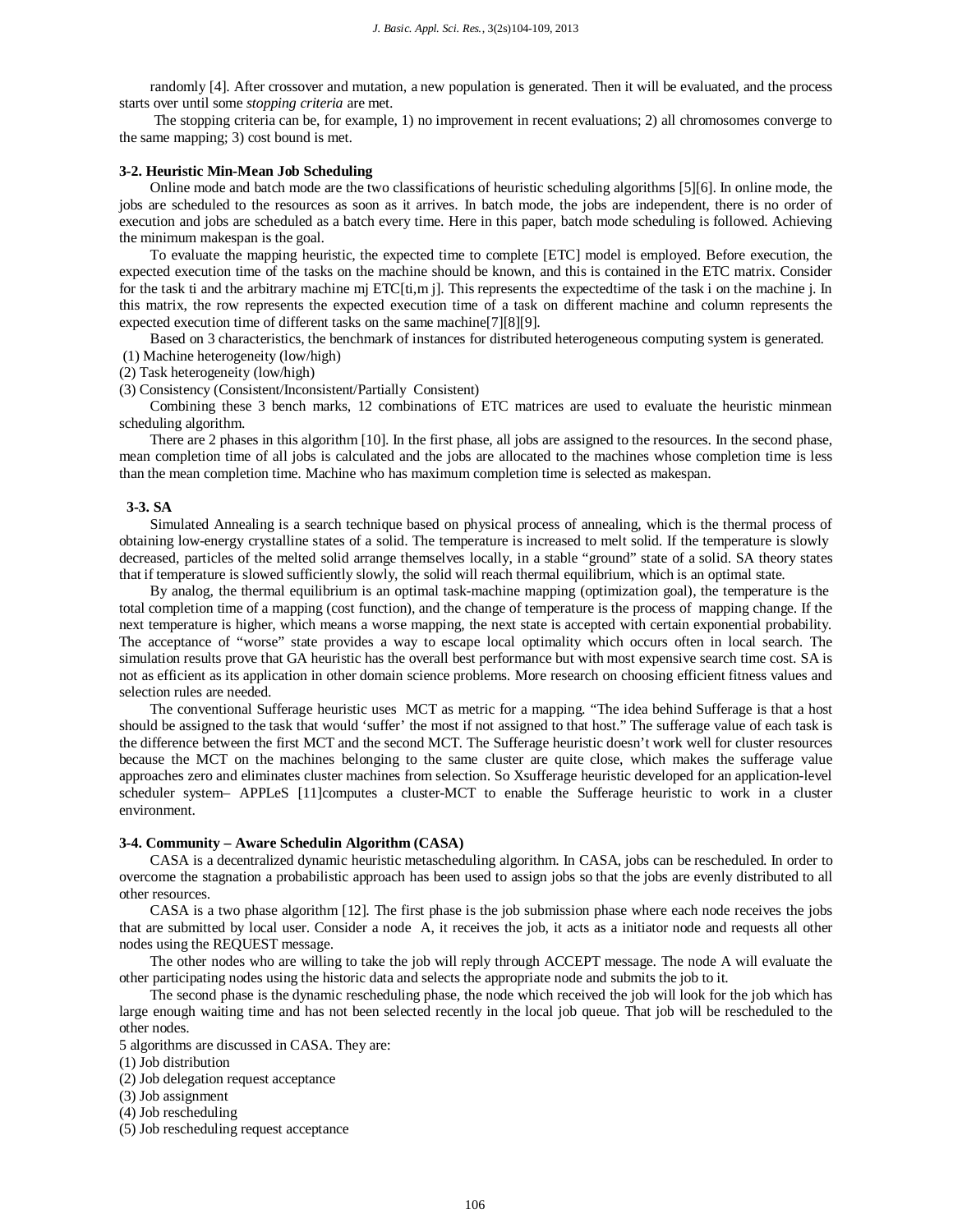Based on the above analysis of the algorithm, the algorithms are tabularized in Table 1 with advantages and disadvantages.

#### **3-5. Firefly Algorithm**

The firefly algorithm is based on swarm intelligence behavior of firefly. It is a meta heuristic algorithm inspired by the social behavior of firefly. Firefly algorithm finds the global optimal solution. The main focus of firefly algorithm is to complete the task within a minimum makespan and flowtime as well to utilize the grid resource efficiently. Firefly optimization as mentioned in [13] [14] in can be described as

(1) The firefly attracts and is attracted by all other fireflies

(2) The brighter one attracts the less brighter one

(3) The brightness decreases with distance

(4) The brightest firefly can move randomly

(5) The firefly particles can move randomly There are 4 phases in firefly algorithm [15] In the phase 1, the parameters are set (initial population, fitness and attractiveness), number of available resources and list of submitted jobs are identified.

In the phase 2, the brightness of each firefly is found at the source using fitness function and distance is calculated. The less bright fireflies are moved towards the brighter one.

In the phase 3, the new solution is evaluated and light intensity is updated In the phase 4, the fireflies are ranked and current global best is identified. Finally, the iteration parameters are updated All these are done until the termination condition is reached. The termination condition may be number of iteration or the fitness value or sometimes the saturation state.

### **3-6. Ant Colony Algorithm**

The ant colony algorithm for job scheduling in grid aims at submitted jobs to resources based on the processing ability of jobs as well as the characteristics of the jobs.

Ant colony algorithm is the bio-inspired heuristic algorithm, which is derived from the social behavior of ants. Ants work together to find the shortest path between their nest and food source. When the ants move, each ant will deposit a chemical substance called pheromone. Using this pheromone, the shortest path is found.

The same concept is used to assign jobs in grid computing. When a resource is assigning a job and completes, its pheromone value will be added each time. If a resource fails to finish a job, it will be punished by adding less pheromone value. The issue here is the stagnation, where there is a possibility of jobs being submitted to same resources having high pheromone value.

In this ant colony algorithm [16], the load balancing method is proposed to solve the issue of stagnation. The algorithm is as follows

(1) The user will send request to process a job

- (2) The grid resource broker will find a resource for the job
- (3) The resource broker will select the resource based on the largest value in the pheromone value matrix
- (4) The local pheromone update is done when a job is assigned to a resource.

(5) The global pheromone update is done when a resource completes a job

(6) The execution result will be sent to the user When the resource broker select a particular resource

for a job j, jth column of the Pheromone Value matrix will be removed and jobs will be assigned to other resources. Thus the load balancing is achieved.

#### **3-7. PSO algorithm**

Particle swarm optimization algorithm or PSO, which is also known as the Bird algorithm, One of the most popular and powerful algorithms for optimization is mainly due to the relatively high speed of convergence is to be used. The algorithm is a little old, but has been applied in many areas, the older algorithms, such as genetic algorithms, and surpass to be considered as a first choice.

PSO is a work based on the principle, Place at every moment of every particle in the search space that has been in the best place and the best place in the whole of his neighbors there, he set up.

To solve a problem, these algorithms with a random start solutions are called the initial batch. Each member of the group, is called a particle. Each particle represents a solution that consists of two parts. One section shows the  $\sigma_a$  (the post) and the other represents the  $\sigma_c$  (thus returning results) is, M is the number of elements in each part of it, is equal to the number worker computers[17]. Optimality of this algorithm is the value  $\sigma_c$  and  $\sigma_a$ .

In this theory, the model is used to implement the master and the workers. Client computer must divide the computational load to be distributed between the computers working and Worker computers to receive their full share of computing load and then waited to begin processing. Every Worker computer after processing is required within the Scheduling specified in the order that they return to the client computer. (If client computer, same local grid scheduler, so Worker computers, the resources that have the ability to run jobs. If client computer, Global Grid scheduler is so Worker computers, same local grid scheduler.) Such that if m, the number of Worker computers, with different arrangements for distribution and return considering the complexity of the optimal solution, the order of O (m! 2) will be. And the number of Worker computers is high, obtaining an optimal schedule, it will be very take time. So far the optimal solution to this problem is not polynomial time complexity.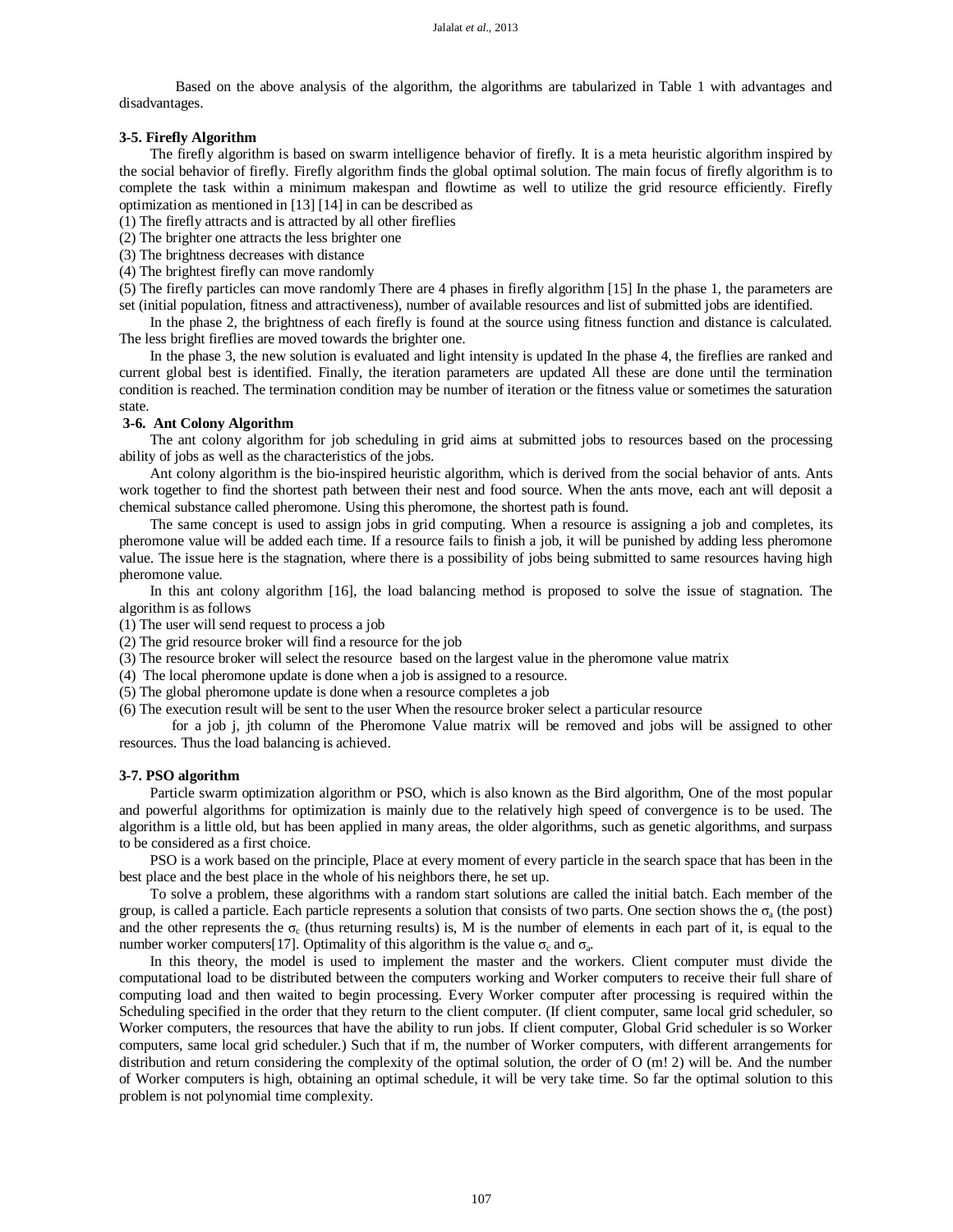## **4. Comparison of heuristic algorithms and algorithms inspired by nature**

The algorithm presented in the previous section, we see that each of them for the benefit of those who have some disadvantages. In Table1 we describe the advantages and disadvantages of each of them.

| <b>PARAMETERS</b>                                              | <b>ADVANTAGES</b>                                                                                                                                                                                                  | <b>DISADVANTAGES</b>                                                                                                                                |
|----------------------------------------------------------------|--------------------------------------------------------------------------------------------------------------------------------------------------------------------------------------------------------------------|-----------------------------------------------------------------------------------------------------------------------------------------------------|
| Genetic Algorithm(GA)                                          | 1) Overall performance is good<br>2) Achieving the optimum overall<br>3)Simply implementing                                                                                                                        | Cost of search time, is very high                                                                                                                   |
| <b>Heuristic Min-Mean Job Scheduling</b>                       | The main focus of minimizing the makespan<br>is achieved                                                                                                                                                           | 1) One resource can execute only one job<br>at a time<br>2) Size and number of resources are static<br>and should be know in prior                  |
| <b>Simulated Annealing(SA)</b>                                 | 1) Memory consumption is very low<br>2) Its implementation is relatively simple<br>3) - Acceptable answers, the focus on local search<br>4) - Ability to pass a local optimum, due to the<br>random process driven | 1)Local optimality problem<br>2) High dependence on the initial<br>temperature                                                                      |
| <b>Community – Aware Scheduling</b><br><b>Algorithm (CASA)</b> | 1) Stagnation problem is solved through<br>Probabilistic approach<br>2) Has got strong adoptability                                                                                                                | 1) Message overhead                                                                                                                                 |
| <b>Firefly Algorithm</b>                                       | 1) Position of the firefly is updated<br>2)Convergence and cost minimization                                                                                                                                       | 1) First come first served policy is<br>followed<br>2) Initial population is fixed                                                                  |
| <b>Ant Colony Algorithm</b>                                    | 1) Adaptability<br>2) Good robustness in dynamic environment                                                                                                                                                       | 1) Information on each resources is<br>needed<br>2) The pheromone value has to be updated<br>every time which may result in high<br>processing time |
| <b>Particle swarm optimization</b><br>algorithm(PSO)           | 1) Easy to use<br>2)Capable of fast convergence to the correct<br>solution.<br>3) Method does not require previous<br>knowledge                                                                                    | Local optimality problem                                                                                                                            |

| Table1. Advantages and Disadvantages Algorithms studied |  |
|---------------------------------------------------------|--|
|                                                         |  |

#### **5. Conclusions**

Grid computing can be a complex task in a shorter time and to solve efficiently the hardware is working. Necessary for the high performance of grid must be the best job Scheduling strategies used. Scheduling work is the most important step in grid computing, where users work are scheduled to different sources. With the traditional algorithms such as genetic algorithms, are efficient, but the cost of the grid is important. Algorithm should allow the determination of the cost for both is to save time for the user, Nature-inspired algorithms to solve these needs are somewhat heuristic algorithms. But still the extent of these algorithms are far from ideal. However, Task Scheduling in parallel and distributed systems have been studied intensely. New challenges in grid environments is still an interesting topic for research projects. By study of scheduling algorithms in grid computing can be realized within the current scenario, The heterogeneity, dynamics, calculations and data separation are the primary challenges in these matters is much research.

#### **REFERENCES**

- 1. Nirmeen, A., Bahnasawy, F.O., Magdy, A.K., Mervat, M. (2011): Optimization procedure for algorithms of task scheduling in high performance heterogeneous distributed computing systems, Egyptian Informatics Journal 12, 219–229.Blanco, D., Boada, B.L., Moreno, L. (2001): Localization by Voronoi Diagrams Correlation, IEEE International Conference on Robotics & Automation Seoul, Korea.
- 2. Monsefi, R., Hamidzadeh, J. (2009): Computational load scheduling can split taking the time to return results in heterogeneous systems using genetic algorithms, Computer Society of the Fourteenth Conference, Amirkabir University of Technology, Tehran – Iran.
- 3. Casanova, H., Legrand, A., Zagorodnov, D and Berman F. (2000): Heuristics for Scheduling Parameter Sweep Applications in Grid Environments, in Proc, of the 9th hetero-geneous Computing Workshop (HCW'00), pp. 349-363, Cancun, Mexico.
- 4. L He, S.A., Jarvis, D.P., Spooner, D., Bacigalupo, G., Tan and Nudd. (2005): Mapping DAG-based Applications to Multiclusters with Background Workload, in Proc. Of IEEE International Symposium on Cluster Computing and the Grid (CCGrid'05), p.855-862.